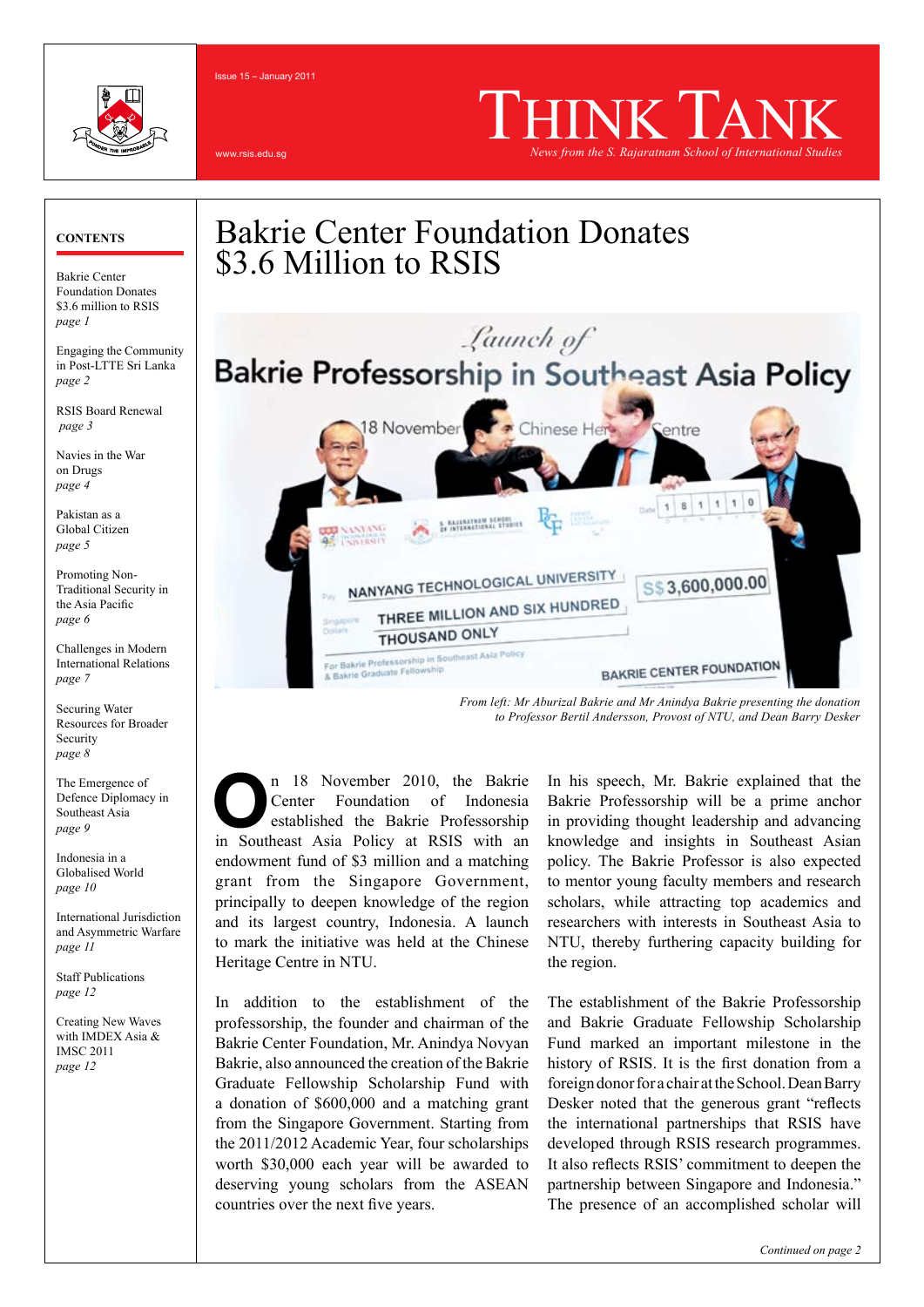enable RSIS to bring its scholarship and understanding of Southeast Asia to new levels of excellence.

With this donation, RSIS joins the ranks of institutions like Stanford University and the Carnegie Endowment for International Peace, which have similarly benefited from the foundation's generosity and enlightened approach towards education.

*Contributed by Verra*

### Engaging the Community in Post-LTTE Sri Lanka



*General Mahinda Hatharusinghe*

n 3 December 2010, General Mahinda Hathurusinghe addressed staff of RSIS' International Centre for Political Violence and Terrorism Research **n** 3 December 2010, General Mahinda Hathurusinghe addressed staff of RSIS' International Centre for Political Violence and Terrorism Research (ICPVTR) on the contributions of the Sri Lankan army in the reconciliation and reconstruction efforts in the north of Sri Lanka. General Hathurusinghe oversees the work of the Sri Lankan Army in Jaffna and other districts in that part of the country. He is currently stationed at the Security Forces Headquarters in Jaffna, with approximately 30,000 staff under his command and working in liaison, operationally, with the Sri Lankan Air Force and Navy in a holistic humanitarian effort. General Hathurusinghe was recently awarded the prestigious Gusi Peace Prize by the government of the Philippines in recognition of his work.

General Hathurusinghe pointed out that the significant increase in the number of army personnel patrolling the streets of Jaffna had directly resulted in a greater degree of trust shown by the civilians towards the army. He added that the army's reconstruction and reconciliation efforts had included the construction of houses and schools for displaced civilians. The development of essential infrastructures by the Sri Lankan Government had been rapid, with assistance from China and India. General Hathurusinghe also highlighted the combined efforts of the army and NGOs in the tedious task of demining, the rate of progress of which had been very commendable. The general's presentation ended with a short documentary on the Sri Lankan army's reconstruction work, followed by an engaging Q&A session.

*Contributed by Annabella Belanie Gloria Spittel*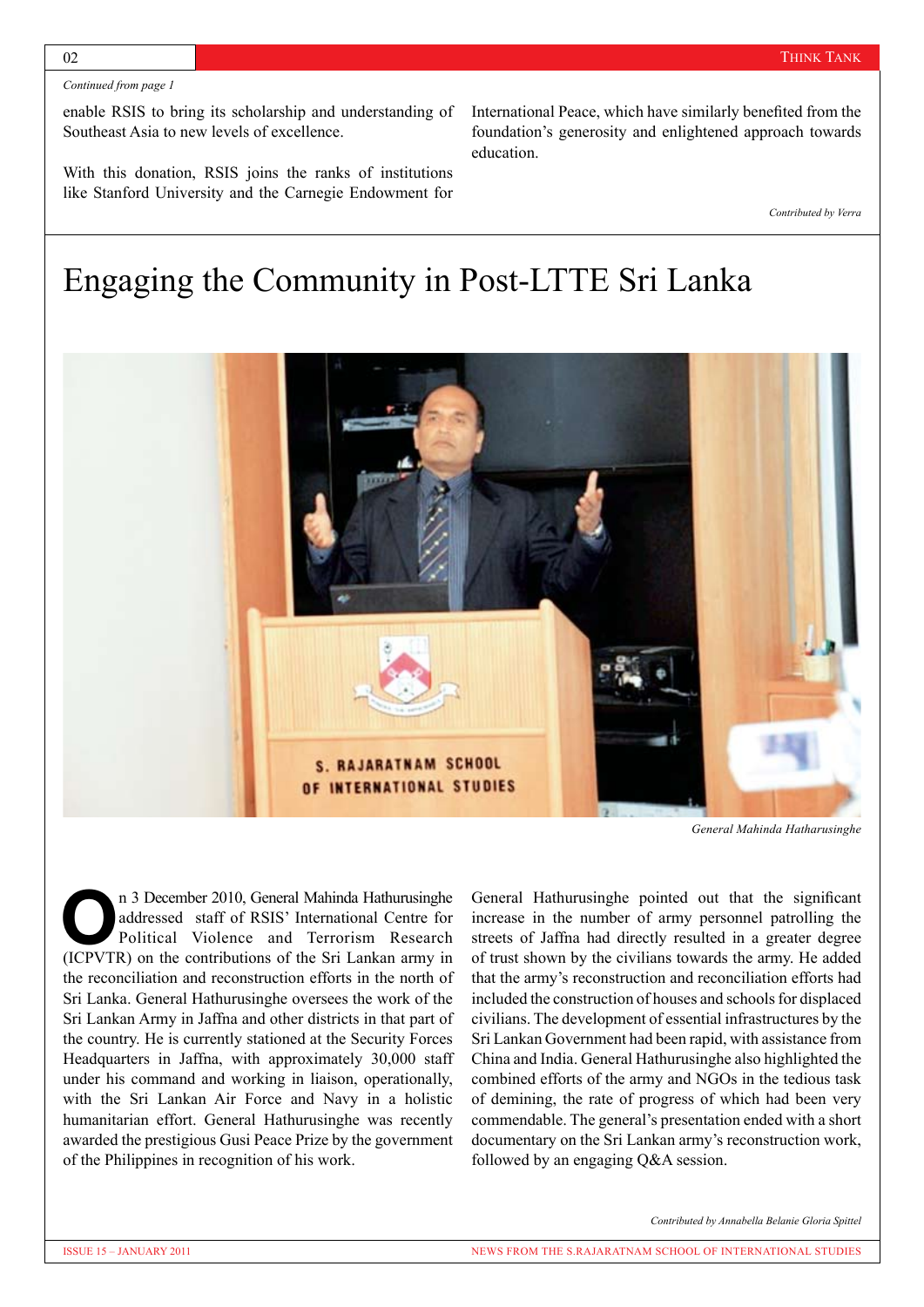### RSIS Board Renewal

n 13 January 2011, at a lunch hosted by Mr. Eddie Teo, Chairman of RSIS' Board of Governors, three gentlemen were honoured for their distinguished n 13 January 2011, at a lunch hosted by Mr. Eddie Teo, Chairman of RSIS' Board of Governors, three gentlemen were honoured for their distinguished services to RSIS. Mr. Peter Seah, Mr. Peter Ho and Mr. Ng Kok Song retired on 31 December 2010 after many years as members of RSIS' Board of Governors. At the lunch held in the Cherry Garden Restaurant at the Oriental Mandarin, Mr. Teo, who is also Chairman of the Public Service Commission, presented each with a token of appreciation in the form of a book published by RSIS faculty.

All three newly-retired board members have had long and distinguished careers. Mr. Peter Seah, the longest serving member of the board since its formation on 26 July 1996, is Chairman of DBS Group Holdings and Chairman of DBS Bank. Mr. Peter Ho who was appointed to the board on 1 July 2000, is Adviser to the Centre for Future Studies and had once served as Head of the Civil Service, Permanent Secretary in the Ministry of Defence, Ministry of Foreign Affairs, and National Security and Intelligence Coordination. Mr. Ng Kok Song, who was appointed to the board on

1 January 2007, is the Group Chief Investment Officer of the Government of Singapore Investment Corporation (GIC).

RSIS would like to thank them for their loyal and dedicated service, which had contributed to the development of RSIS as a professional graduate school—with alumni present in more than 50 countries around the world today—and to its present position as the top think tank in Singapore.

Their retirement from the board has made way for three new members, Mr. Peter Ong, Mr. Bilahari Kausikan and Mr. Tan Pheng Hock, all of whom assumed office on 1 January 2011. RSIS would like to extend a warm welcome to them. Mr. Ong is Head of the Civil Service, Permanent Secretary in the Ministry of Finance, and Permanent Secretary of National Security and Intelligence Coordination; Mr. Kausikan is Permanent Secretary in the Ministry of Foreign Affairs; while Mr. Tan Pheng Hock is President and Chief Executive Officer of Singapore Technologies Engineering Ltd.

RSIS looks forward to working with them and to their guidance in bringing the School to a new level of excellence.



*From left: Mr Ng Kok Song, Mr Peter Seah, Mr Eddie Teo and Mr Peter Ho*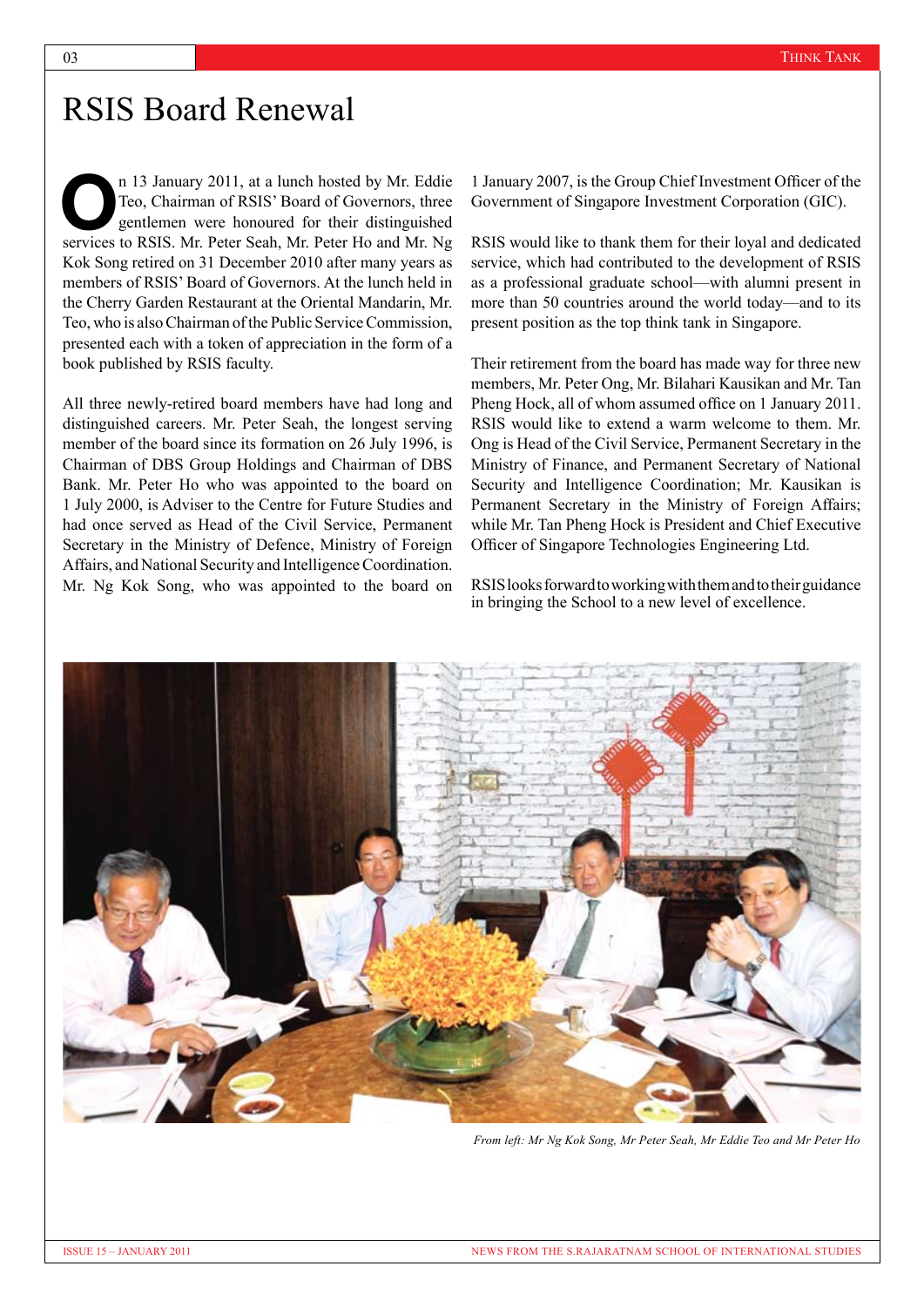### Navies in the War on Drugs



*Professor Geoffrey Till (right), with Ms. Jane Chan, Coordinator of the Maritime Security Programme, who chaired the seminar*

SIS organised a seminar on 7 December 2010, at which Professor Geoffrey Till, Visiting Professor attached to RSIS' Maritime Security Programme, SIS organised a seminar on 7 December 2010, at which Professor Geoffrey Till, Visiting Professor attached to RSIS' Maritime Security Programme, spoke on "Navies and 'the War on Drugs'". Professor Till's presentation addressed the trade in illicit drugs as one of the major modern inter-state threats, and the role of navies in combating such crimes at the global level.

With the widening concept of security, navies and coastguards are now concerned with issues much wider than military security. Many of these wider threats are interconnected. especially in today's increasingly globalised world. The trade in illicit drugs figures as a major source of threat at the individual, national and system levels, and needs to be tackled at all three levels. At the individual level, it threatens human life and causes large numbers of deaths. At the state level, it nurtures social crimes and destabilises social order. At the system level, the spread of illicit drugs as a globalised phenomenon has penetrated different states and different economic processes.

Solutions can be applied at all levels in tackling the problem. The military—the navy in particular—has a role to play in attacking the production and supply of such drugs, but for this to produce significant results it needs to properly integrate itself with much wider response mechanisms.

However, there are a few problems with naval interdiction. First, it requires high response rates and wide coverage. Second, it is difficult for navies to intercept and disrupt the drug trade in the seas when there are alternate routes available to criminals. Other limitations, such as legal restrictions, jurisdictional problems and political differences, could also affect the efficiency and effectiveness of naval operations.

To overcome these problems, there is a need to make improvements in naval coordination. Navies are encouraged to share intelligence, build capacity and design other cooperative measures.

There is a debate whether the coastguard could do a better job in combating drug trafficking. As the nature of the coastguard's mission is to defend a nation's coastline, it is not capable of playing a role on a larger global stage. Navies, however, are today committed to deal with emerging threats in different areas, with a combination of responses, and may be better equipped to perform the task.

*Contributed by Yang Fang*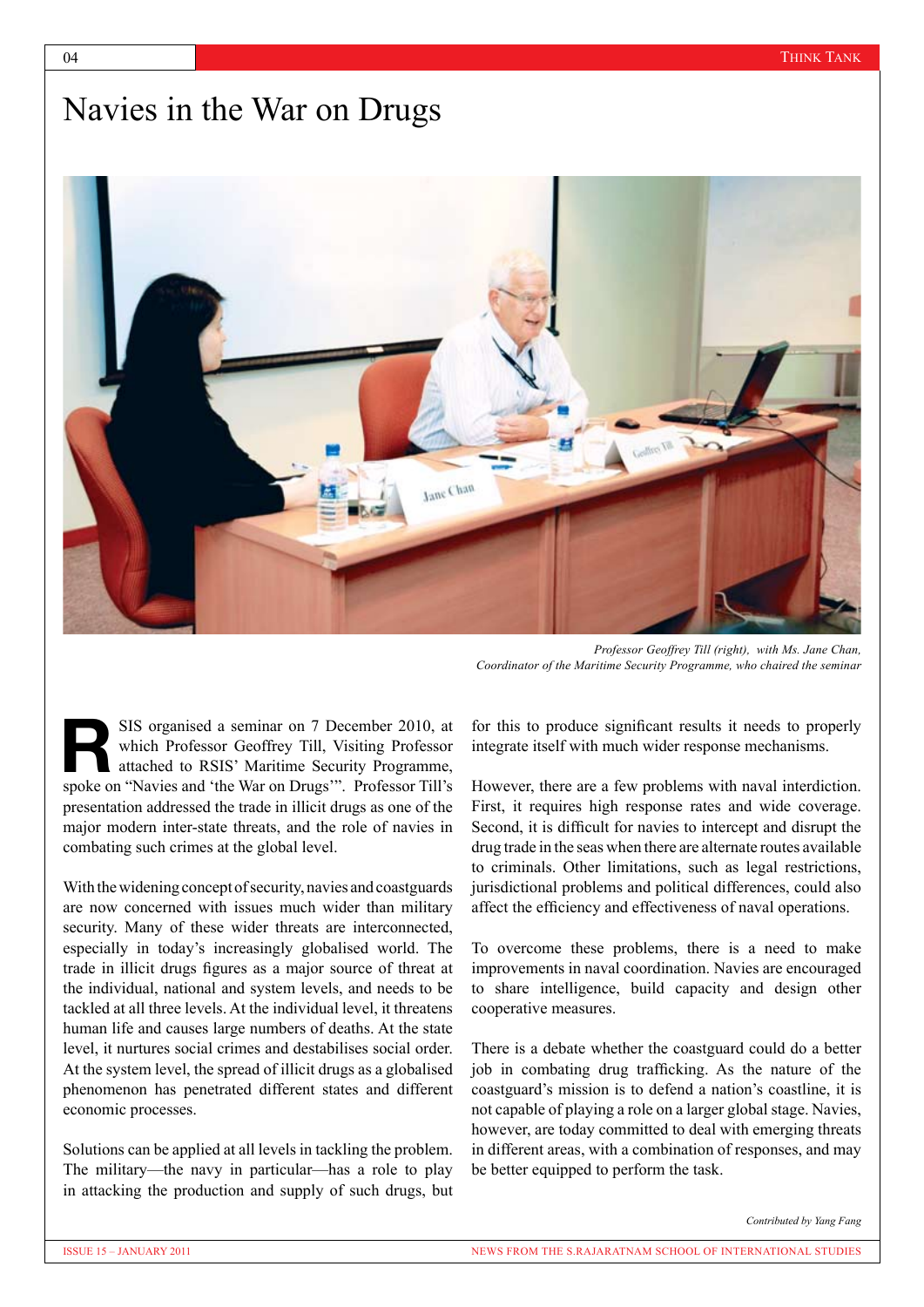### Pakistan as a Global Citizen

akistan's foreign minister, His Excellency Makhdoom Shah Mahmood Qureshi, delivered a lecture on "Pakistan in the Next Decade: akistan's foreign minister, His Excellency<br>Makhdoom Shah Mahmood Qureshi, delivered<br>a lecture on "Pakistan in the Next Decade:<br>Prospects and Challenges", organised by RSIS on 22 November 2010. Highlighting the importance of Singapore as a financial, technological and transit hub in the region, he acknowledged Pakistan's mutually beneficial relationship with Singapore since 1956 and expressed admiration for the commitment displayed by Singapore towards his country. He also shed light on Pakistan's contributions in the early years of Singapore's independence, saying Singapore had co-opted Pakistani experts from airlines, the navy, banking and audit to establish these sectors and services. In addition, he highlighted Pakistan's efforts in forging bilateral and multilateral ties with Southeast Asia and the Pacific region.

Mr Qureshi went on to describe Pakistan's role in today's increasingly interconnected and inter-dependent world, in which the fates of nations were interwoven and dividends of peace were as easily shared as the fallout of adversity and instability. In such a world, Pakistan believed that through inclusive dialogues, collaboration and engagement, nationstates could make wise and well-considered choices of peace, prosperity and social cohesion, and provide a protective and nurturing world for their future. He asserted Pakistan's unwavering commitment towards the promotion of peace and stability, and fighting terrorism and extremism.

He referred to terrorists and extremists as enemies who recognised no borders, obeyed no law and had no religion. He added that Islam is a religion of peace, compassion and universal brotherhood while terrorism is anti-Islam.

The foreign minister discussed Pakistan's commitment to the promotion of peace and friendly relations with all its neighbours and the world beyond. He said that Pakistan had a stake in a stable and peaceful Afghanistan, which was imperative for peace and stability in his country. He also said that improved relations between Pakistan and India were fundamental to regional peace and stability. He referred to the Kashmir dispute as a long-neglected problem and emphasised that a peaceful and equitable resolution of the dispute through meaningful and result-oriented dialogue was in the interest of lasting peace, stability and development of the region.

Mr Qureshi described the devastating floods that hit Pakistan recently as an unprecedented calamity. The floods destroyed large tracts of agricultural lands and infrastructure, displaced about 20 million people, affected the growth of the national economy and set back years of development gains. He expressed appreciation for the support of the international community in going to Pakistan's aid during the floods and also thanked the people of Singapore for raising funds for relief assistance.



*Minister Makhdoom Shah Mahmood Qureshi (left) with moderator Professor Tommy Koh during the Question-and-Answer session*

*Contributed by Halimullah Kousary s/o Mohammad Kawsar*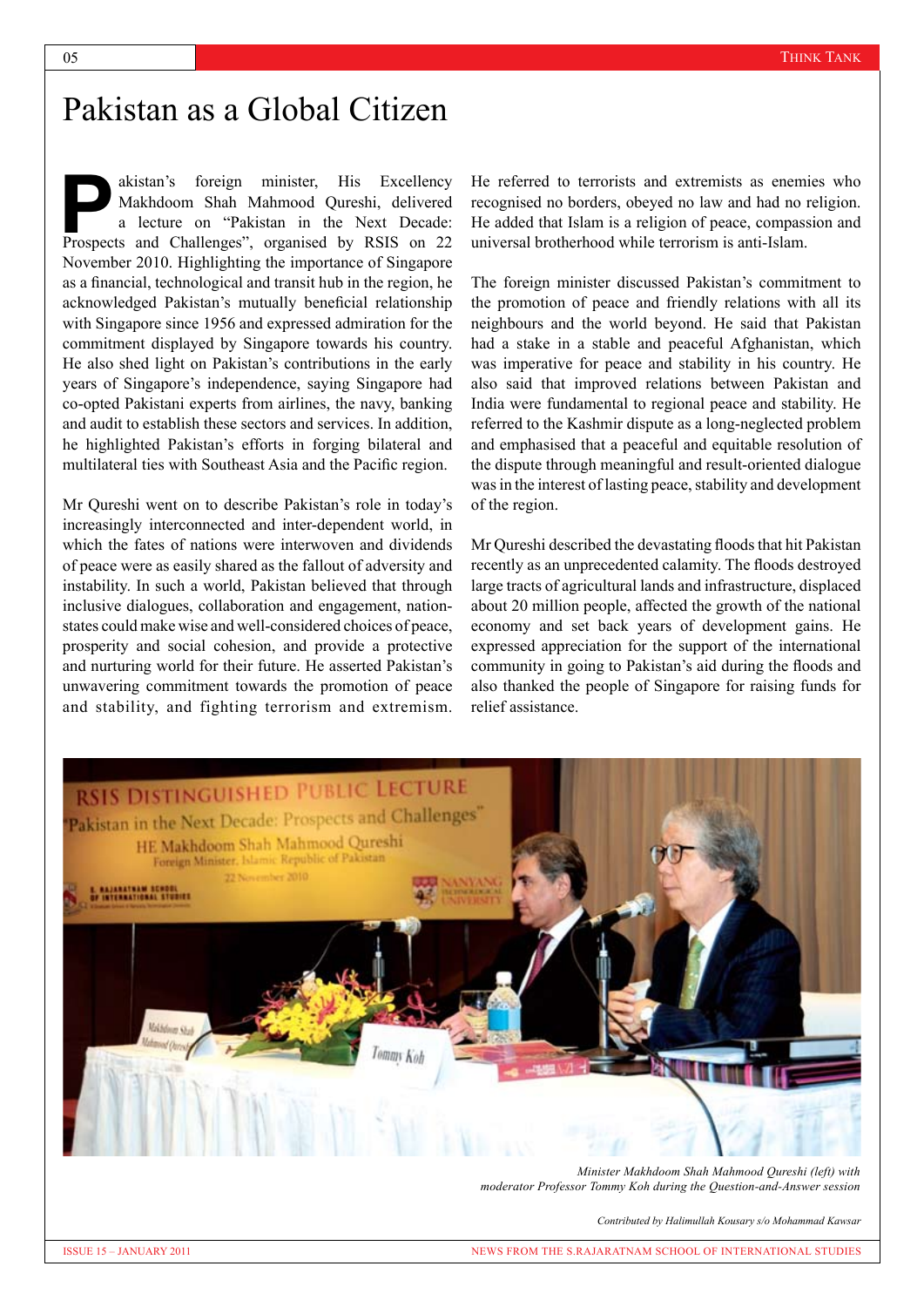### Promoting Non-Traditional Security in the Asia Pacific

he Fourth Annual Convention of the Consortium of NTS-Asia was held on 25–26 November 2010 at the Traders Hotel, Singapore. As in previous years, the convention brought together members of the consortium to take stock of salient non-traditional security (NTS) issues in the Asia-Pacific region, as well as to formulate ways forward to sustain the consortium's activities.  $\frac{1}{\sqrt{2}}$ 

The opening session began with welcome remarks from Ambassador Barry Desker, Dean of RSIS; Associate Professor Mely Caballero-Anthony, Secretary-General of NTS-Asia and Head of the Centre for NTS Studies at RSIS; and brief remarks by Professor John Fitzgerald, Representative of the Ford Foundation in China. The consortium was also privileged to have Datin Paduka Marina Mahathir, Board Member of Sisters in Islam and daughter of former prime minister of Malaysia Mahathir Mohammad, as the keynote speaker for the opening session. As an activist for gender and HIV/AIDS issues, Datin Paduka Marina delivered a comprehensive and enlightening keynote address that focused on gender and health security issues, which was

enhanced by her on-the-ground experiences in the line of work.

The opening session was followed by several panel sessions on various NTS topics. These included Global Architecture and Non-Traditional Security, Climate Change and Security, Food Security, Transnational Crime, Conflict Prevention and Resolution, as well as Human Rights and Human Security. This year's convention also saw the participation of other NTS experts who came from as far as Latin America, such as Dr. Marcela Donadio from Red De Seguridad Y Defensa De America Latina (RESDAL), Buenos Aires, Argentina, who spoke on gender and conflict prevention. Other speakers who could not make it to Singapore for the convention delivered their presentations via video recording. Of particular mention were Dr. Sania Nishtar, Founder and President of Heartfile, Pakistan, who presented on Health and Globalisation, as well as Professor Andrew Watson, former representative of the Ford Foundation in China, who delivered some brief remarks. Professor Watson had played a significant role in the formation of the NTS network.



*Participants of the Fourth Annual Convention of the Consortium of NTS-Asia*

*Contributed by Lim Sze Hui Cheryl*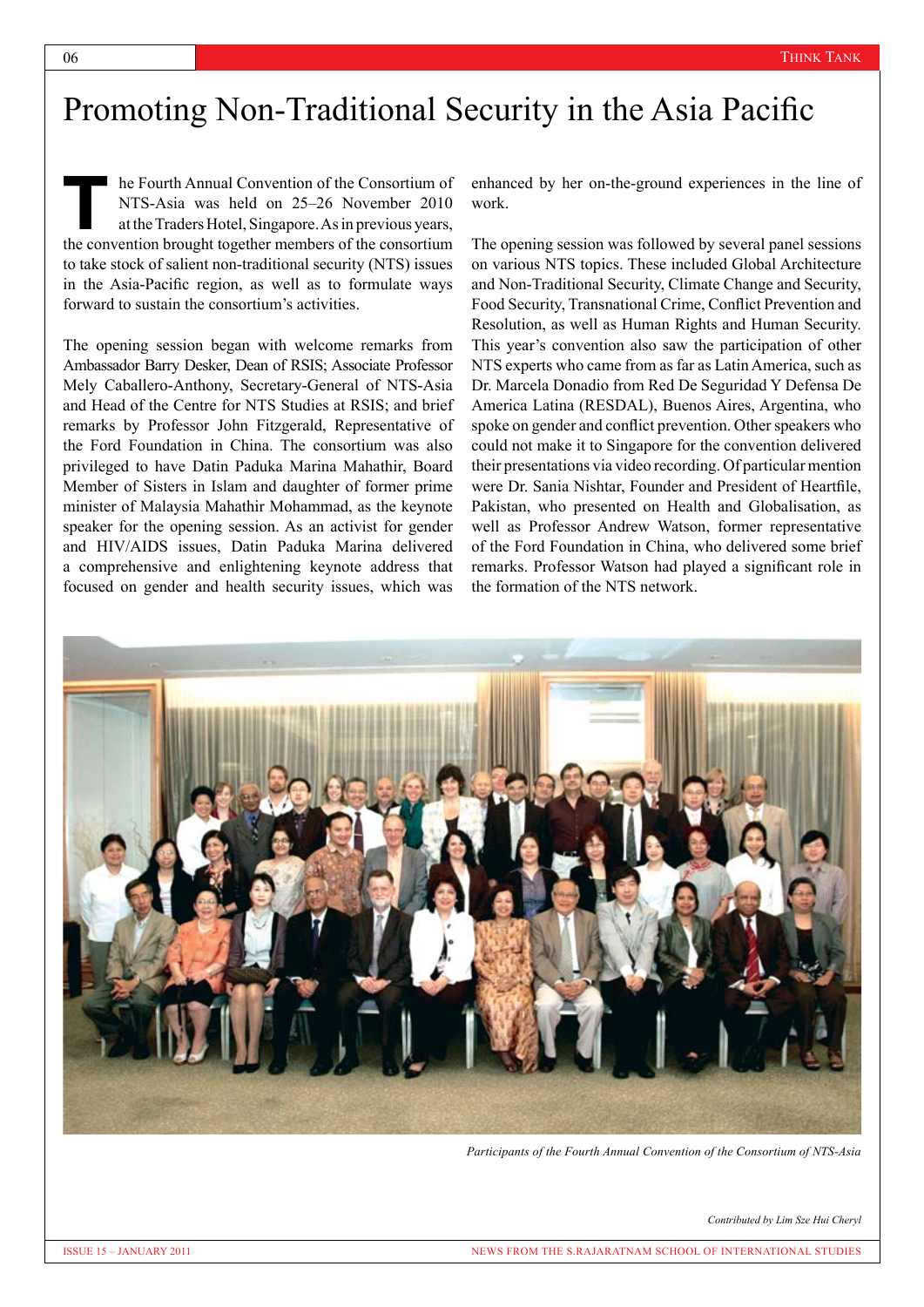# Challenges in Modern International Relations



*Dr. Richard Haass*

n 27 October 2010, Dr. Richard Haass, President of the Council of Foreign Relations, U.S.A., spoke on some of the major trends in world politics in **a** RSIS Distinguished Public Lecture titled "International a RSIS Distinguished Public Lecture titled "International Relations in the 21st Century". The trends he identified included a non-polar world, the relative economic decline of the Organisation for Economic Cooperation and Development (OECD), a gap between the array of global challenges and threats, the state of existing global institutions, the persistent instability of the greater Middle East, and the dynamism of Asia.

Dr. Haass referred to the two decades after the end of the Cold War between the United States and Russia, the ten years after the September 11 terrorist attacks on America and the global financial crisis of 2008, as milestones in recent world politics and development. He opined that both state and non-state actors played critical roles in shaping the nature of international relations in the twenty-first century. To him, non-state actors such as the Gates Foundation were becoming increasingly influential and benign in their approach in influencing international politics. As such, world politics should be viewed as points of engagements between states and non-state actors rather than poles of ideology in world politics. Among the developments that Dr. Haass identified in the points of engagement was the role of the OECD in redistributing the world's wealth among states. Additionally, in examining the international order, Dr. Haass believed that there was a low chance of a systemic war happening in the world today.

However, the threat of other global challenges such as pandemics, terrorism, climate change and financial breakdown should be given sufficient attention by state and non-state actors. With reference to the increasing phenomenon of the

cross-border flow of people and goods, Dr. Haass felt that states were being challenged in ensuring that public goods such as human security were maintained. With the world today grappling with the existence of weak and strong states, the ability to ensure the availability of public goods was a major concern. The legitimacy of states was central to the objective of maintaining and sustaining public goods. States that succeeded in ensuring the availability of public goods had better chances in resolving cross-border threats.

Turning his focus to the political stability of the greater Middle East, Dr. Haass opined that the proliferation of nuclear power in countries such as Iran would destabilise peace and security. The progress of world peace and security depended largely on the stability of the Middle East and this could only be assured if countries like Iran were effectively curtailed from enhancing their nuclear arsenal. Additionally, the economic dynamism and regional security in Asia could only be maintained by keeping the advances of North Korea's nuclear development programme in check.

Finally, with reference to great power politics, Dr. Haass believed that the United States and China were not on the verge of a modern Cold War. While the United States had been preoccupied with energy issues and terrorism threats, China had to reassure others of its intentions and objectives. While the latter harbours superpower ambitions, it was the United States that provided public goods like security in the world today. Thus, the strong relationship that the United States enjoyed with states in the world today was due to its multilateral approach in foreign relations, which the world had to accept and live with, for the world was in need of American leadership to ensure security in international relations in the twenty-first century.

*Contributed by Syed Mohammed Ad'ha Aljunied*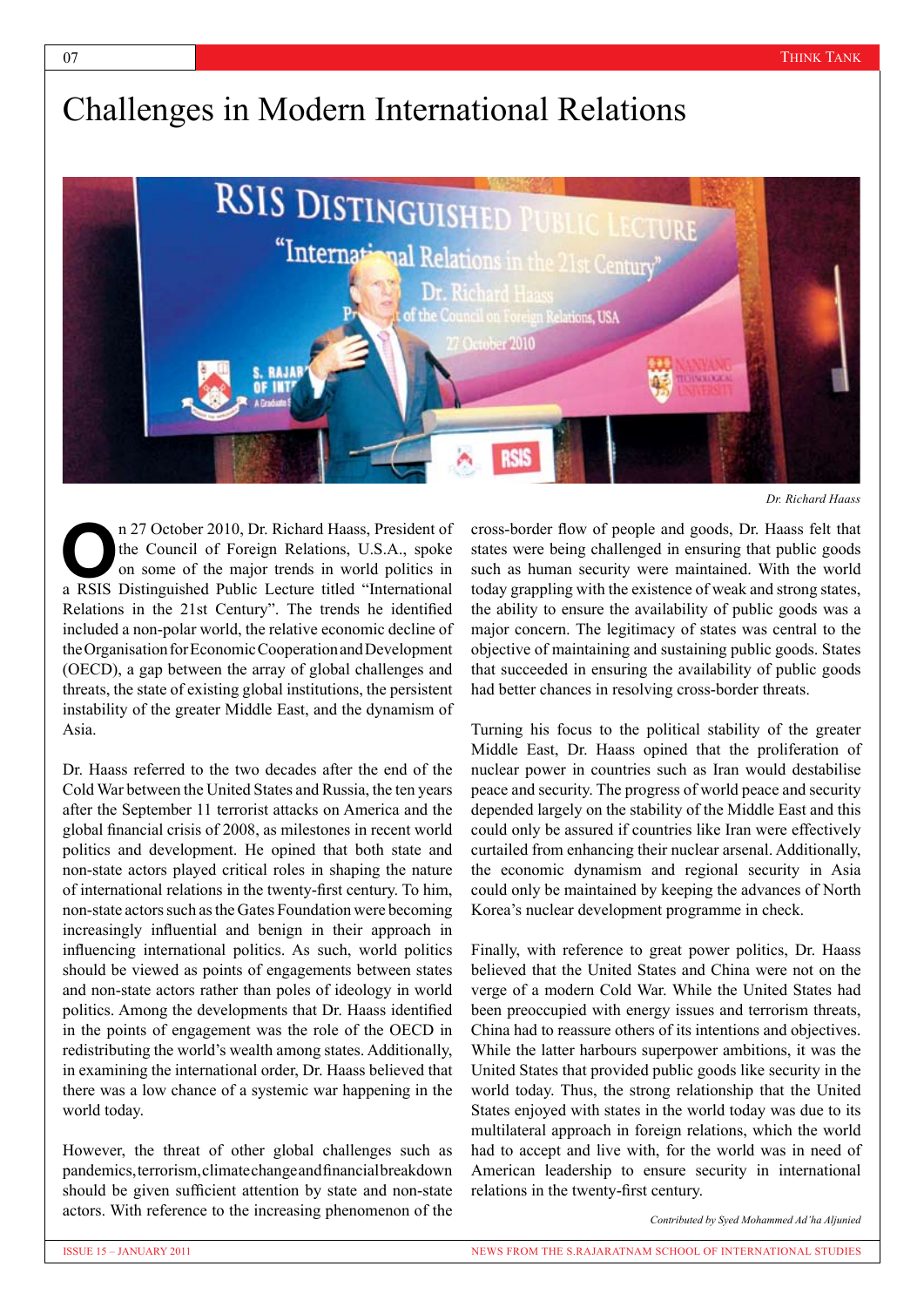## Securing Water Resources for Broader Security



*Participants at the workshop*

he Centre for Non-Traditional Security (NTS) Studies, RSIS, in collaboration with the Strategic Foresight Group (SFG), organised a workshop **Example 18 Exercise Studies, RSIS, in collaboration with the Strategic Foresight Group (SFG), organised a workshop on "Benefits of Cooperation in the Himalayan River** Basin Countries of Bangladesh, China, India and Nepal", which was held on 2–3 December 2010. The Centre for NTS Studies co-hosted the workshop, which was aimed at building confidence and cooperation between countries that make up the central and eastern Himalayan river basins.

Participants of the workshop included former and current cabinet ministers, senior policy advisors, heads of prominent research institutes and leading media personalities from Bangladesh, India, Nepal, China and Singapore. Mr. Tan Gee Paw, Chairman of the Public Utilities Board (PUB) of Singapore, delivered the opening address, where he spoke on the experience of the PUB in using modern water management and emerging technologies. Mr. Vijay Darda, Member of Parliament in India and Chairman of the Lokmat Group of Newspapers, delivered the closing address that summed up the workshop's discussions.

The workshop examined critical issues in water security and discussed trans-boundary water issues as well as the potential and benefits of regional cooperation on issues that affect the Himalayan river basin countries. Water stress can exacerbate poverty and exert additional pressure on migration, internal strife and conflict. It is therefore imperative to work towards cooperation in the management of water resources in the long term, to promote human development and security. The participants at the workshop made a number of suggestions on how the goal of improving and strengthening cooperation among countries in the Himalayan river basin or other riparian countries could be achieved.

This joint workshop was the third in a series of water security workshops organised by SFG and was based on the SFG report The Himalayan Challenge: Water Security in Emerging Asia, which was launched during the Singapore International Water Week in June 2010. The first in this series of workshops was held in August 2009 in Kathmandu and was co-hosted by SFG and the International Union for Conservation of Nature (IUCN). The second was held in Dhaka in January 2010 and was co-hosted by SFG and the Bangladesh Institute for Security Studies.

*Contributed by Lim Sze Hui Cheryl*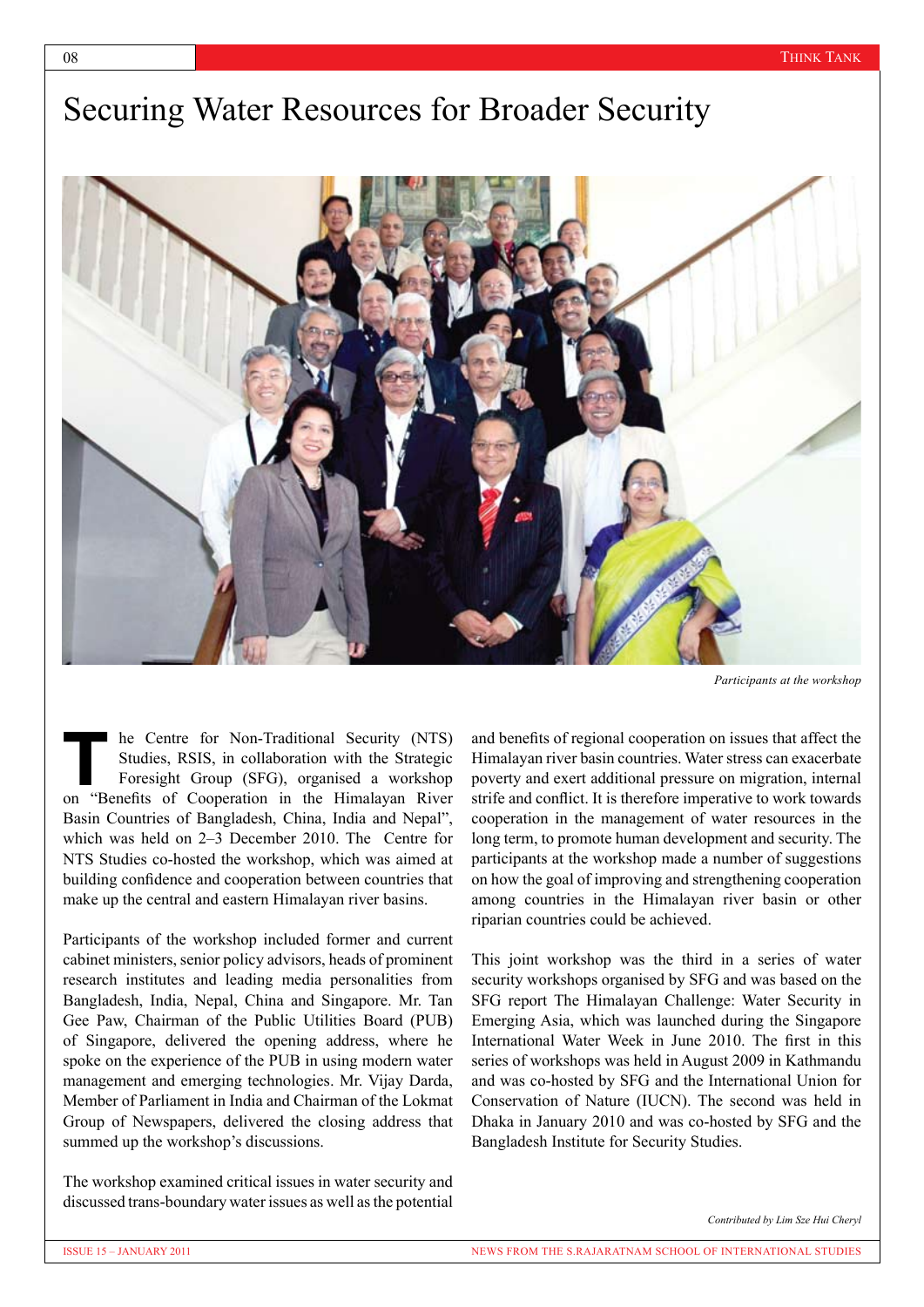## The Emergence of Defence Diplomacy in Southeast Asia



*Participants at the workshop*

SIS' Multilateralism and Regionalism Programme organised a one-day workshop titled "Defence Diplomacy in Southeast Asia" on 30 November **EXECUTE:** SIS' Multilateralism and Regionalism Programme organised a one-day workshop titled "Defence" Diplomacy in Southeast Asia" on 30 November 2010. The concurrent use of "defence" and "diplomacy" had been regarded as an anomaly for a long time but is no longer the case today. "Defence Diplomacy" has become an important tool in a state's foreign and security policy. This has been the result of a rising reliance and appreciation among states of multilateral avenues to discuss security issues at both the regional and international levels. An important region to test this claim is in Southeast Asia, where one would have witnessed a strengthened institutionalisation of multilateral arrangements in the area of defence diplomacy. This has certainly been a major step forward in a region that has been averse to discussing regional defence cooperation for a long time.

The basic premise of the workshop was that the issue of defence diplomacy had become an important contributor to the regional security architecture and promoter of intraas well as extra-ASEAN cooperation, both at the Track 1 and Track 2 levels. This was evidenced by the rise in the number of regional-level meetings covering a range of issues relevant to regional security, such as the Network of ASEAN Defence and Security Institutions (NADI), ASEAN Defence Ministers' Meeting (ADMM), ASEAN Chiefs of Army Multilateral Meeting (ACAMM) and ASEAN Chiefs of Defence Forces Informal Meeting (ACDFIM). All these multilateral arrangements, made around ASEAN, have strengthened the 43-year-old organisation's central role in the regional security architecture.



*Dr. Ian Storey, Fellow at the Institute of Southeast Asian Studies, speaking on China's defence diplomacy in Southeast Asia*

In view of such significant developments, participants from the policy and academic communities gathered at this workshop to discuss the various perspectives related to defence diplomacy in Southeast Asia, the various meetings that had emerged in the practice of defence diplomacy, and the means through which to strengthen defence diplomacy efforts in Southeast Asia. The workshop consisted of four sessions: the first centred on the ADMM and ADMM Plus; the second panel focused on the ACDFIM; the third examined other examples of defence diplomacy in Southeast Asia, such as the Five Power Defence Arrangements (FPDA) and Shangri-la Dialogue; and the final session considered the role of great powers in contributing to defence diplomacy in Southeast Asia.

*Contributed by Joann Saw Ming Ching*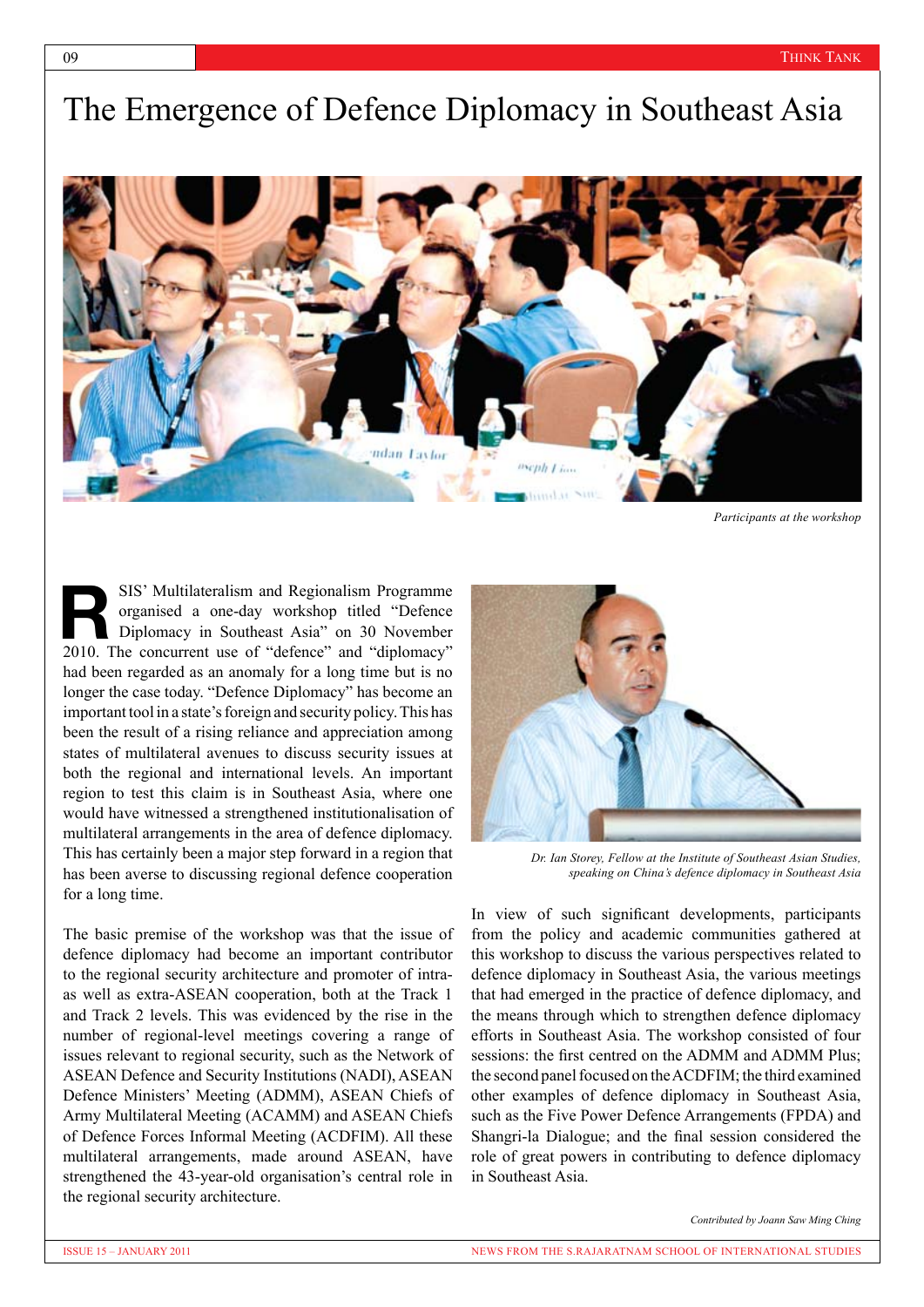## Indonesia in a Globalised World



*Mr Aburizal Bakrie*

r. Aburizal Bakrie, Chairman of the Golkar Party in Indonesia, appointed executive director of the Joint Secretariat of the Political Parties in the **Manufacturist** Chairman of the Golkar Party in Indonesia, appointed executive director of the Joint Secretariat of the Political Parties in the Government Coalition, and prominent businessman, was in Singapore to deliver a Distinguished Public Lecture on 18 November 2010. In this lecture "The World in Indonesia, Indonesia in the World" at the Shangri-la Hotel, he shared his view on the state of contemporary Indonesia its prospects and challenges, and its role in the world.

Mr. Aburizal Bakrie began by expressing his admiration for Singapore's government and people for their dedication to the cause of the country's progress. He described Singapore as "a story of success, one of the greatest wonders of the twentieth century". He started his lecture proper by explaining Indonesian history in the context of globalisation to better anticipate the present and the future trajectory of the country.

The process of globalisation had intensified in the Indonesian archipelago as early as in the seventeenth century. He credited Indonesia's founding fathers for unifying the entire archipelago under the principle of Bhineka Tunggal Ika (Unity In Diversity), which integrated the different ideas of religiosity, tolerance, freedom, humanity and justice into one organic unity. After gaining independence in 1945, Soekarno led the newly independent Indonesia and gave a vision and a sense of pride to its people. Mr. Bakrie argued that Soekarno's vague ideas of how to build a modern economy had led Indonesia into an economic disaster by the mid-1960s. Soekarno was then replaced by Suharto, who brought political stability and economic development to the country. Suharto was successful in many ways, but his 32 year authoritarian rule ended after the financial crisis struck Indonesia in 1997. According to Mr. Bakrie, Suharto did not know how to respond effectively to the economic downturn, and domestic pressures made him step down soon after the crisis started.

Speaking on contemporary Indonesia, Mr. Bakrie stressed that though democracy in Indonesia was by no means perfect, it was on the right path to a successful democracy. Indonesia was also an example to show that Islam and democracy can co-exist peacefully.

However, he acknowledged that democracy could not survive for long in a stagnant or deteriorating economy. Thus, Mr. Bakrie called for "smart" government interventions and efficient private sectors. Fiscal policies should be more aggressive, provided that the purpose and the target were well and clearly defined. He also stressed on the need for the Indonesian government to take initiatives to invite the private sector to participate in the national economy.

The speaker highlighted at least two major challenges for Indonesia, namely corruption and bureaucratic incompetence. The lack of law enforcement plus an inadequate economic infrastructure and basic public services had inherently contributed to the complexity of problems in the country. Without addressing these problems, it remains difficult to develop the Indonesian economy.

Mr. Bakrie concluded that the Indonesian economy would grow stronger in the future. A strong Indonesia would be good news for prosperity and democracy in the region. As the Asia-Pacific becomes more important in contemporary world politics, U.S.-China disharmony, the requirement to harmonise WTO agreements and the need to avert currency wars should be resolved as soon as possible in order to ensure a stable economic order.

*Contributed by Iisgindarsah*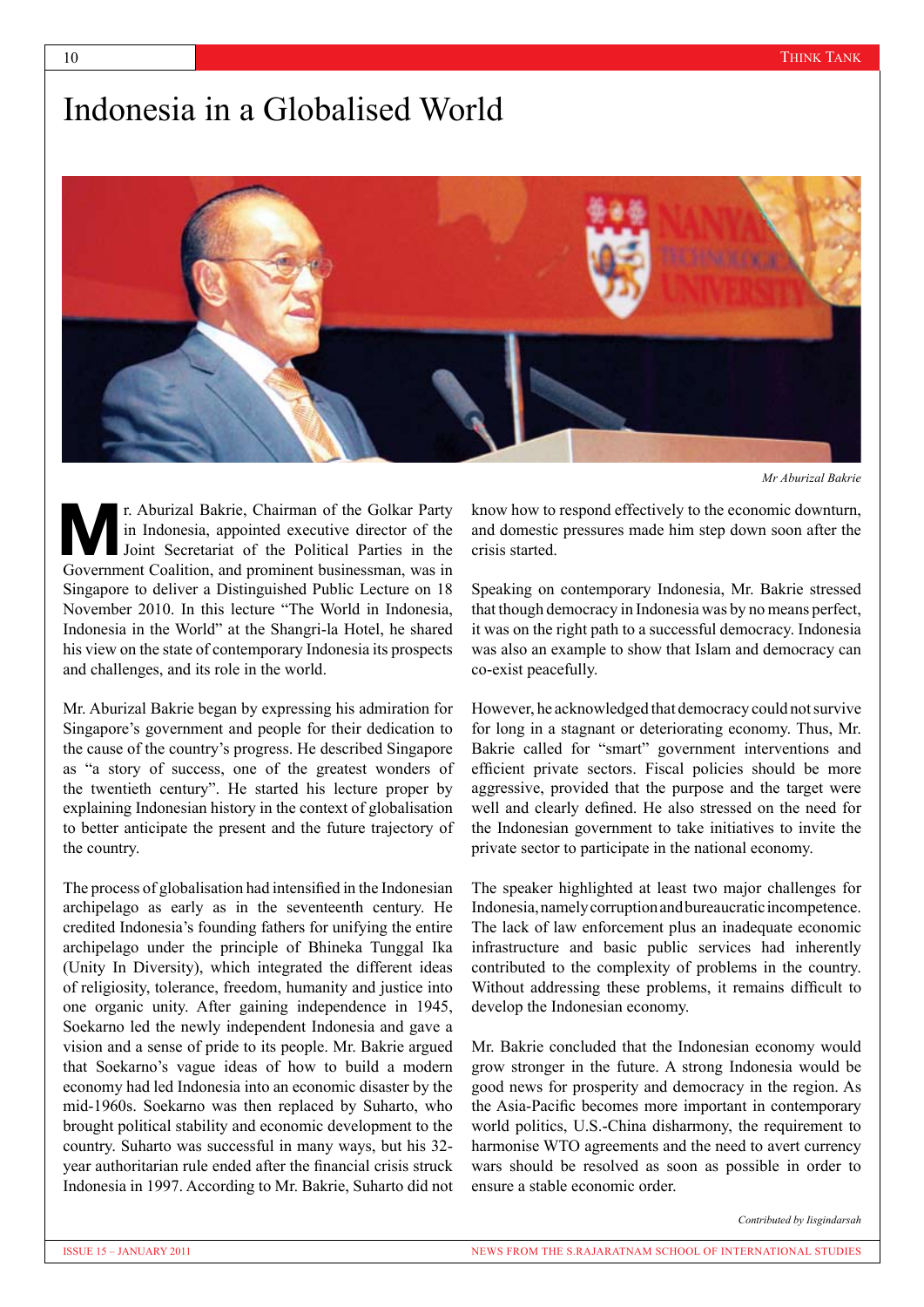### International Jurisdiction and Asymmetric Warfare

n 2 December 2010, Professor Peter van Krieken, Professor of Law and Human Rights of Webster University and the International Center for n 2 December 2010, Professor Peter van Krieken, Professor of Law and Human Rights of Webster University and the International Center for Counterterrorism (Netherlands), delivered a talk in RSIS on "Asymmetric Warfare, Terrorists and the Impact on International Law".

Professor van Krieken examined several important historical traces of asymmetric warfare, highlighting the key moral and legal patterns of traditional symmetric warfare in ancient and modern Europe. Emphasising the unique role of the private military and security companies involved in counter-insurgency campaigns in Iraq, he provided elaborate insights into existing international legal frameworks such as International Criminal Law, International Humanitarian Law and Red Cross conventions, which deal with the status of crimes and war participants on the battlefield as well as in the context of civil wars, riots and states of emergency. In this regard, he argued that International Criminal Law covers all necessary types of crimes committed outside of war, including acts of terrorism.

Professor van Krieken directed the attention of the audience to the high authority of international pacts over the countries'

own practices. He reiterated that the impunity of criminals is no longer on the map. All pirates, terrorists and mercenaries of conflicts should be punished ultimately. All countries are obliged to fulfil their responsibilities by handing over criminals and "prisoners of war" to certain states while abandoning the practice of treating them as freedom or human-rights fighters.

Professor van Krieken noted that as conflicts and crimes occurred incessantly in different parts of the world, there was always room for indictment, regardless of time, motivation and justifications. The reason for the incapacity of state actors in dealing with criminals seemed to be the lack of political will on the part of administrators as well as domestic laws that were not competently standardised in accordance to international liberal principles.

At the end of his lecture, Professor Rohan Gunaratna, Head of the International Centre for Political Violence and Terrorism Research at RSIS, thanked Professor van Krieken for his informative talk and shared his own perspectives on practical approaches in addressing legal and human-rights problems in counter-terrorism struggles.



*Professor Peter van Krieken (right) with Professor Rohan Gunaratna*

*Contributed by Yadgarov Sherali*